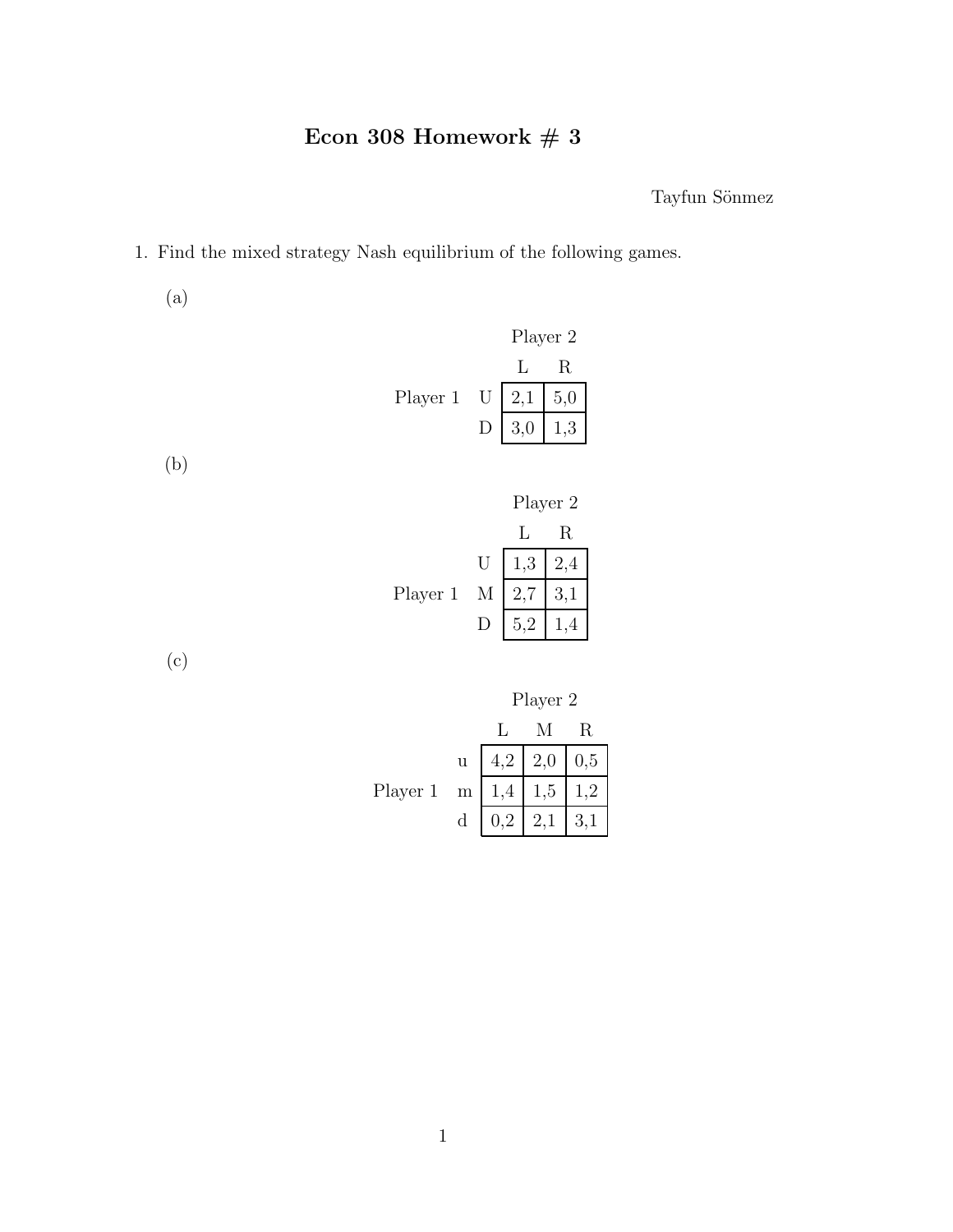2. You are a member of a five person committee that must choose one outcome from the list (A,B,C,D). Suppose the rankings are:

|              |                                                     | You Voter 2 Voter 3 Voter 4 Voter 5 |               |  |
|--------------|-----------------------------------------------------|-------------------------------------|---------------|--|
| $\mathsf{A}$ | $\left( \begin{array}{c} \cdot \end{array} \right)$ | $\mathfrak{g}$                      | R             |  |
| $\Box$       | I)                                                  | R                                   |               |  |
| B            |                                                     | $\Box$                              | $\mathcal{C}$ |  |
|              |                                                     |                                     |               |  |

Which of the following procedures would you prefer to see implemented if everyone is sophisticated? (Please show your work.)

- (a) First A vs. B, next C vs. D, and finally the two winners vs. each other.
- (b) First A vs. B, next the winner vs. C, and finally the survivor vs. D.
- (c) First A vs. D, next B vs. C, and finally the two winners vs. each other.
- (d) First D vs. A, next the winner vs. B, and finally the survivor vs. C.

(Note that at each vote the winner is determined by the majority rule.)

3. (a) Consider the following voting problem: There are four alternatives A, B, C, D, and five voters with the following rankings:

|               | Voter 1 Voter 2 Voter 3 Voter 4 Voter 5 |                |                |   |
|---------------|-----------------------------------------|----------------|----------------|---|
|               |                                         | $\mathfrak{g}$ | $\Box$         |   |
| B             | В                                       | I)             |                | R |
| $\mathcal{C}$ | Ð                                       | R              | $\mathfrak{g}$ |   |
|               |                                         |                | R              |   |

The order of the voting is such that, first A competes against B, next C competes against D, and finally the two winners compete to determine the final outcome. (At each step the winner is determined by the majority rule.) Find the final outcome if voters 1 and 2 are strategic voters (and they know that only they are strategic) and the rest of the voters are sincere voters.